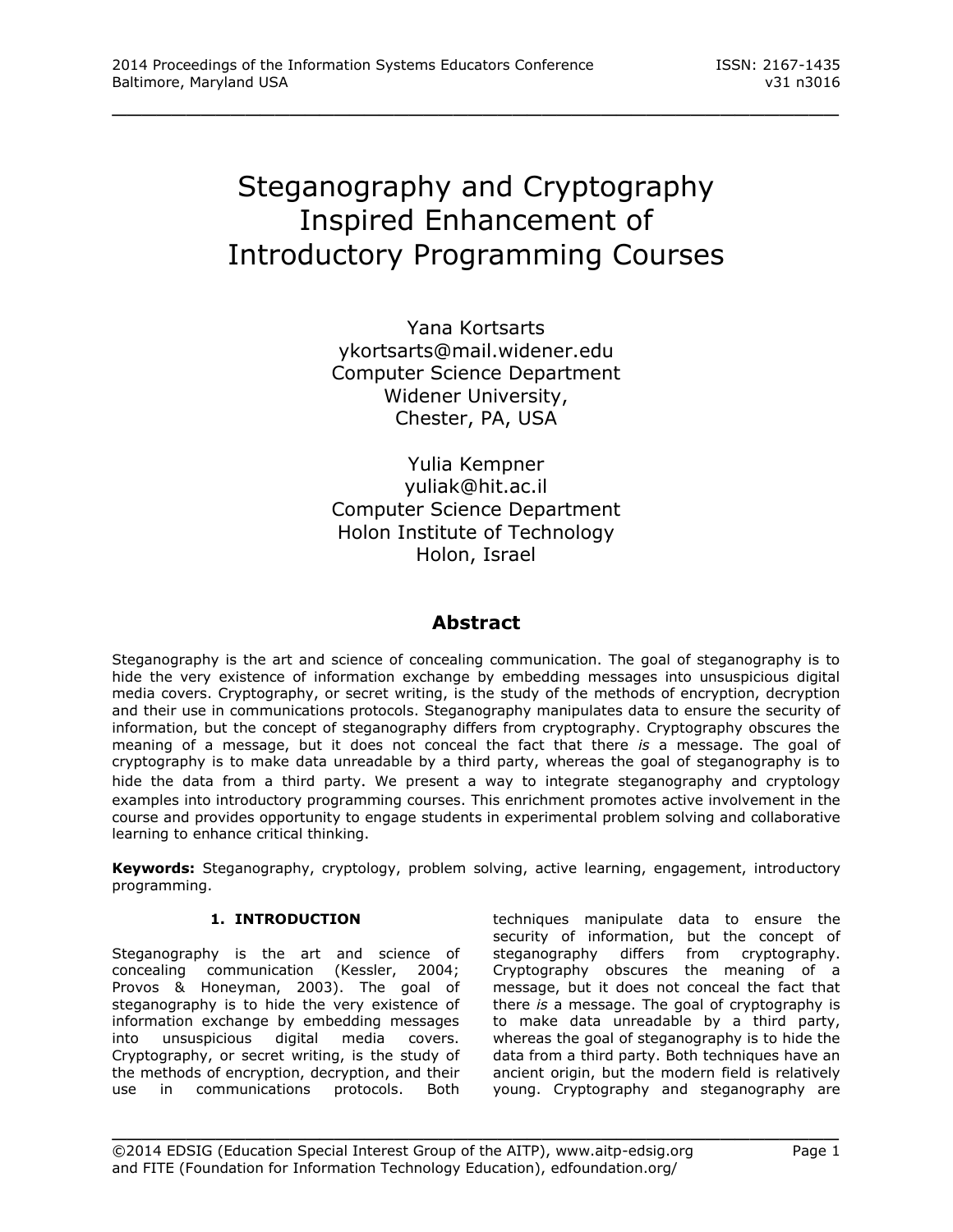fundamental components of computer security. Cryptography provides mathematical foundations of computer security and it is a welldeveloped and highly researched field of computer science. In contrast, the interest in steganography has increased only in recent years, when it was recognized that the use of steganographic technique might become a security threat. Furthermore, the first verified use of steganography for espionage purposes was recently confirmed by FBI in the case of Russian spies (Stier, 2010), who used steganography techniques to hide sensitive information in images on the internet. This accusation by the FBI has made steganography a topic of public interest, and has caused concern regarding the number of images on the internet which could potentially hide secret messages (Zielinska*,* Mazurczyk *&* Szczypiorski, 2014). Due to the crucial importance of cryptography and steganography in computer science, it seems that at least some examples should be integrated into the introductory programming courses - first core courses in the undergraduate computer science (CS) and computer information systems (CIS) curriculum. Furthermore, these concepts provide an opportunity to enhance analytical and critical thinking including creativity and ethical analysis which are fundamental characteristics of the information systems (IS) profession as stated in the latest IS 2010 Model Curriculum and Guidelines for Undergraduate Degree Programs in Information Systems (Topi, et al., 2010). The current paper discusses our experience integrating steganography and cryptography examples into freshman year programming courses taught on Python and C.

# **2. GOALS AND OBJECTIVES**

Computer security is long recognized as an excellent source of the interesting projects that could be integrated into introductory programming courses. The merit of steganography oriented assignments was discussed previously by several authors (Courtney, M. & Stix, A., 2006; Hunt, 2005; Stevenson, D., Wick, M., & Ratering, S., 2005; Markham, 2009; Ryder, 2004). Various approaches to teach cryptography courses for undergraduates were documented in several papers (Aly & Akhtart, 2004; Gandhi, Jones, & Mahoney, 2012; Hsin, 2005; Huraj, L. & Siladi, V., 2009). In addition, one of the authors of the current paper had a successful experience integrating these topics into a computer

forensics course for non-majors (Kortsarts & Harver, 2007), and both authors had a successful experience integrating a public-key cryptography component into a programming course (Kortsarts & Kempner, 2010). In contrast, the focus of the current work is on the integration of cryptography and steganography concepts into freshman year introductory programming courses that are taught on Python and C without use of any image processing and graphics libraries. We present an idea of designing the course centered around these topics and emphasizing the merit of cryptography and steganography inspired programming assignments to develop and enhance programming and critical thinking skills. The related assignments are integrated into the courses not as a separate module but through the entire curriculum, starting at the very first week of classes from the non-programming computer ethics component. In this paper, we focus on the programming part of the courses and emphasize algorithmic implementations. We design secure communication team work to help to promote collaborative learning. Our goal is to link main programming concepts to specific steganography and cryptography technique to promote achievement of the programming proficiency. The proposed enrichment helps to achieve the following goals: (1) engaging students in real world problem solving activities; (2) increasing students' motivation and interest in programming; (3) enhancing students' programming skills. Here we are discussing some known problems drawn from the advanced cryptology and computer security textbooks, as well as less known cryptography techniques which are not covered in major texts. We are making these problems accessible to novice programmers. Proposed experiments create an enjoyable programming experience, spark students' interest, and increase their engagement in the course. Students show a great interest in discovering and decrypting hidden messages. They become highly motivated in algorithmic implementation of various steganography and cryptography techniques. Some of the coding schemes are revisited several times during the course, and students have an opportunity to observe their growing abilities to tackle more complex problems and design more elegant implementations as course is progressing. Furthermore, the proposed enhancement provides an opportunity to build a solid background for upper level technical electives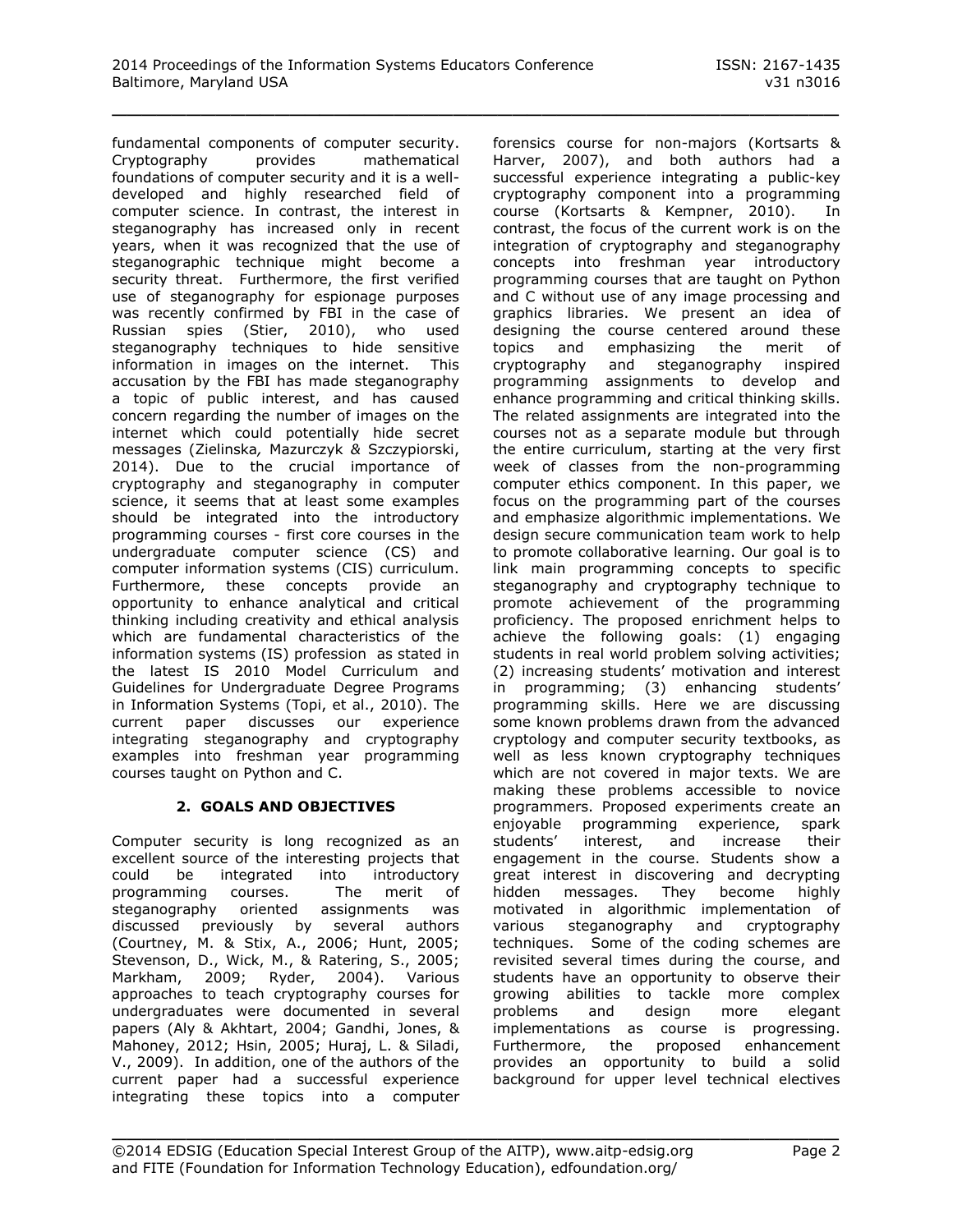such as cryptology, computer security and computer forensics.

#### **3. COURSE CURRICULUM SUMMARY**

One of our institutions offers an undergraduate program leading to Bachelor of Science degrees in both Computer Information Systems (CIS) and Computer Science (CS). Both majors take the two-course series Introduction to Computer Science 1 (CS 1), taught in Python, and Introduction to Computer Science 2 (CS 2), taught in Python and C, in their first year. The structure of each course is three hours lecture and three hours lab, four credits. The second institution requires students to take two introductory programming courses taught on C during their freshman year. While we do have slightly different course structures, the course curriculum is very similar and allows joint implementation of the proposed enhancement.

As previously mentioned, the first week of classes is devoted to the computer ethics component which provides an excellent opportunity to start discussing computer security topic. This component is not a subject of this paper, and was previously reported in (Kortsarts & Fischbach, 2013).

Following computer ethics, we introduce students to the binary number system. We discuss binary, octal, and hexadecimal representations, as well as ASCII code.

The rest of the curriculum is standard for the introductory programming course. Over two courses we cover material including two dimensional lists and dictionaries in Python, and up to two-dimensional arrays in C. One of our institutions has a more extended curriculum and covers simple data structures, including linked lists and trees in C.

# **4. STEGANOGRAPHY ENRICHMENT**

The concept of steganography is first introduced through non-programming assignments as an effective way to illustrate binary system representation and add relevance to this topic in students' eyes. We discuss the simplest steganography embedding technique – least significant bit (LSB) insertion. To avoid confusion, we provide only limited information regarding various image representations, focusing only on a definition of 24-bits RGB (true color) BMP image format, which is a sequence of

binary bits, three bytes per pixel in BLUE, GREEN, RED order. Each byte gives the saturation for that color component. In our approach, which from our experience worked the best for our students, the container file is a string of binary bits and the message to hide is a string of characters. Students use ASCII code to convert a string of characters to binary string, and then replace the last bit of each byte in the container to hide the information. The reverse procedure is applied to uncover the message. For the non-programming assignment, we ask students to hide very short messages, starting from one letter, as shown in Figure 1, and increasing the message to three letter words.

Letter "B" :  $\text{H42} \cdot 01000010$ 



Figure 1: Hiding Letter B

To provide a visual support, we do utilize UltraEdit 32 to show students the binary representation of the bitmap images before and after the hidden message was inserted. We show students various ways to hide the message, starting from implementations that alter the original image. First, the text message is inserted as one block; then we separate the message into letters and insert each letter as a block replacing first byte of original image on each line. Neither of these techniques provides the proper hiding of information, and students can see strange behavior of the original image. We complete our discussion demonstrating the results of LSB embedding which works properly without image distortion, but we do discuss the limitations of this technique as well, when used in real world situations.

We revisit steganography LSB technique again after introducing one-dimensional lists, and this time students write computational implementation of this algorithm. One threehour laboratory assignment is devoted to write a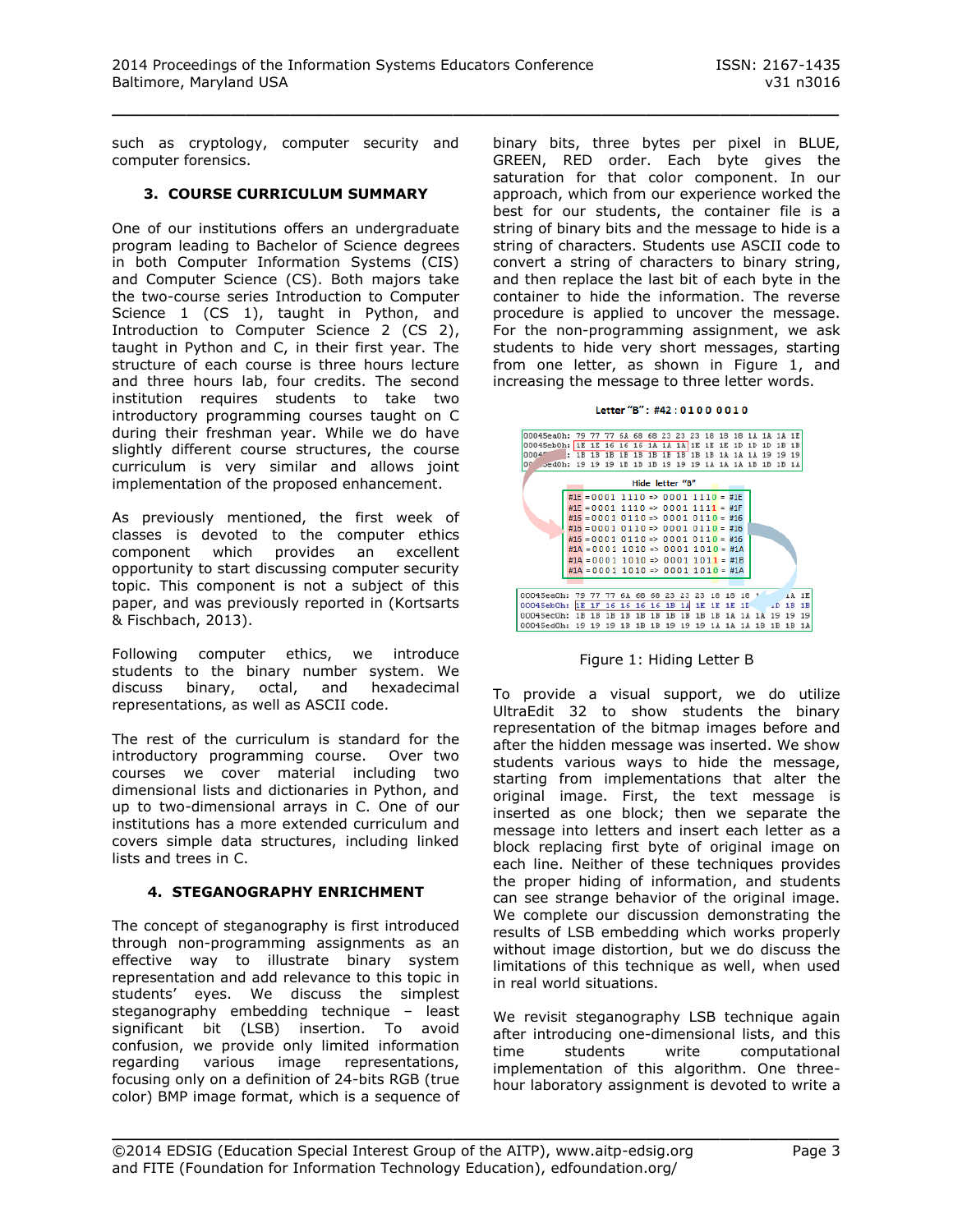program which hides information and recovers the hidden information, again, omitting all details of image representation. Students use UNIX redirection to input/output from/into file, but some years we do introduce file input/output in Python. To combine steganography and cryptography concepts under one umbrella, one of the last assignments is devoted to programming implementation of hiding encrypted message and decrypting recovered message. Students design a menu which allows choosing from various cryptographic schemes to encrypt the message which will be embedded into the image container.

#### **5. CRYTOGRAPHY ENRICHMENT**

We begin our cryptography journey discussing the process of secure communication scenario between two parties to introduce main cryptography terms. Secure communication between two entities starts with agreement on specific cryptography scheme or cipher, which is an algorithm for performing encryption and decryption. An encryption algorithm modifies the original message, plaintext, in a way that only designated receiver is able to read. The output of the encryption process is called encrypted message or ciphertext. When designated receiver would like to read a message, the ciphertext will be deciphered or decrypted using decryption algorithm. We also introduce students to the process of cryptanalysis, which is used to breach cryptographic security systems and gain access to the contents of encrypted messages without permission. There are additional concepts, such as encryption and decryption keys, which are more easily understood while introduced in the context of the specific cryptographic scheme.

#### **Simple substitution ciphers**

The first ciphers introduced to students belong to the group of simple substitution ciphers. The main idea behind these ciphers is to substitute one letter by another using a special substitution alphabet rule. We focus on two well-known ciphers belonging to this group: 1) Caesar cipher, in which alphabet is shifted forward three letters for encryption, and three letters backwards for decryption, for example the plaintext *dog* produces the ciphertext *GRJ*; 2) Shift cipher, a general form of Caesar, where the alphabet is shifted K letters forward/backwards, and K is a cipher key (Barr, 2001). For  $K = 3$ , we obtain the Caesar cipher.

To encrypt, the plaintext letter P is modified using the following formula,  $C = (P + K)$  mod 26, and ciphertext letter C is computed. To decrypt, the similar procedure is applied and the desired plaintext letter is computed by the following formula,  $P = (C - K)$  mod 26. For instance, for key K = 14 and plaintext *dog*, the ciphertext is RCU. Assignments related to encryption and decryption of a single letter using Caesar and Shift ciphers implementations could be accomplished almost immediately, since they require only limited programming material. We revisit both ciphers after introduction of the loops. At this point students are capable to process a string of characters and output the results of encryption/decryption after each letter, which is still not a complete implementation. The full completion of the computational implementation of both simple substitution ciphers is done after introducing students to one-dimensional lists/arrays and explaining file input/output using programming language or input/output UNIX redirection operators. At this stage, in addition to implementing encryption/decryption algorithms, students are also introduced to the notion of cryptanalysis, specifically, brute force attack and proposed to write a computational implementation of this attack for shift cipher. The brute force approach in this case requires application of all possible shift keys, from 0 to 25, on the ciphertext to find an actual encryption key and the desired plaintext. We ask students to design a simplified interactive implementation, without utilization of the builtin dictionaries. The program finds and displays the decrypted message for each possible key. Students implement sentinel-controlled repetition based on the validity of the displayed message. The program terminates when the valid English sentence is revealed on the screen, which is a desired plaintext. To complete the process, the program also outputs the actual shift key.

Our goal is to apply these assignments to develop and practice programming skills. We explain this material on specific examples, omitting theoretical details and providing final formulas as known fact without mathematical proofs. Implementation of simple substitution ciphers provides an excellent opportunity to practice decision and loop programming structures, and simple processing of the onedimensional lists/arrays. Since all calculations are performed on numeric values assigned to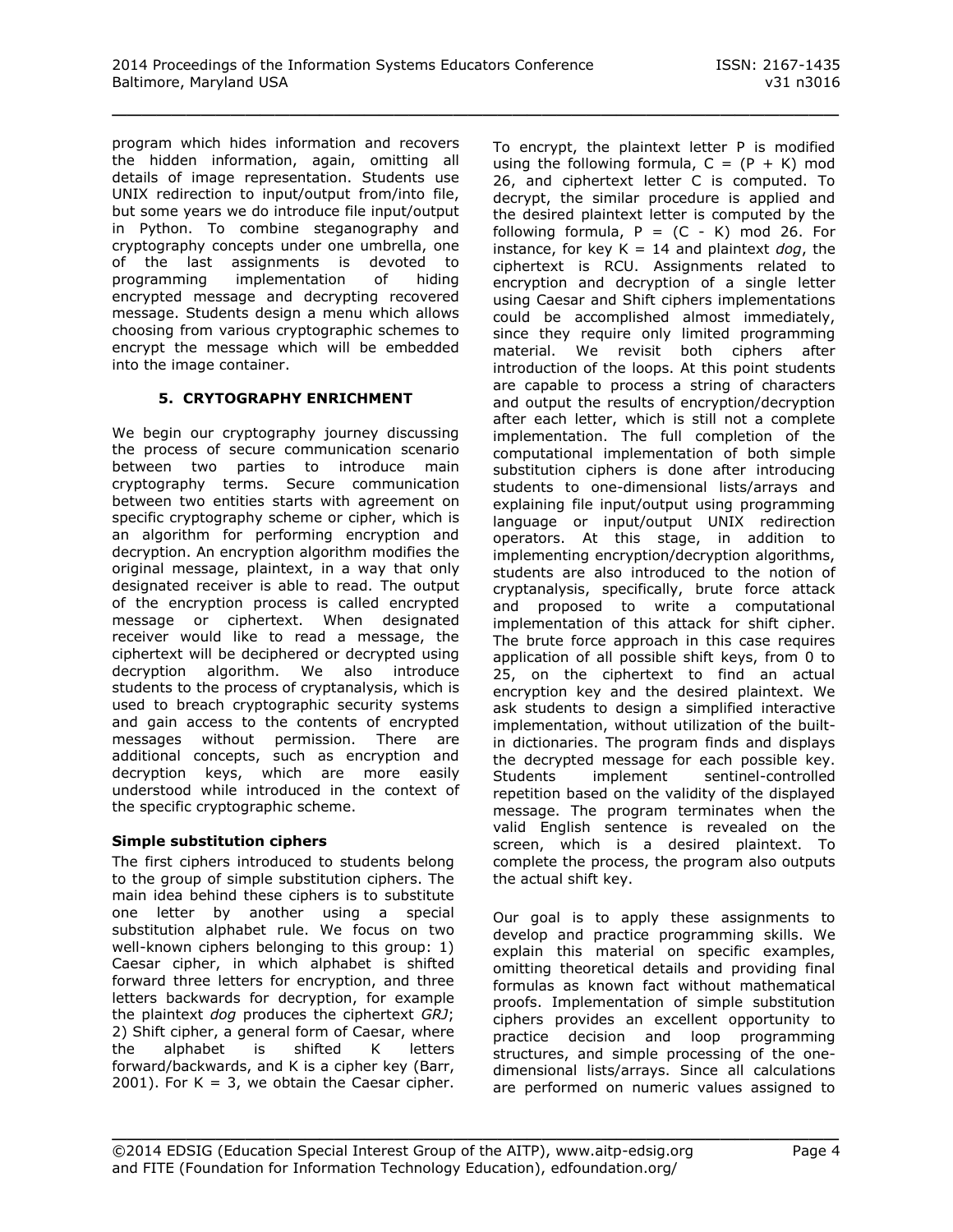characters using the rule  $a/A \leftarrow 0$ ,  $b/B \leftarrow 1,...,$  $z/Z \leftarrow 25$ , these examples require working with various data types - characters and integers switching among them while moving from input to calculations and then to output, which is a struggle for novice programmers. Python provides more flexibility than C, but still requires explicit conversion to avoid any logic errors. While these ciphers are well suited for starting, one should note that they only require modifying the content of the array/list values, leaving the structure of the array/list unchanged. The next example requires array/list manipulations of a higher complexity.

#### **Dynamic substitution cipher – Chaocipher**

Recently, we also integrated into the course curriculum, a less known and more complex cipher, chaocipher, (Byrne, 1918; Rubin, 2010), belonging to the group of dynamic substitution ciphers. In these ciphers, the substitution rule is changed after each character is encrypted. To decrypt, the reverse procedure is applied. The chaocipher was originally invented by John F. Byrne in 1918, who claimed that the cipher is unbreakable. Unfortunately, the cipher didn't receive any recognition from US officials. Frustrated by the lack of interest, Byrne published four plaintext-ciphertext challenges in his autobiography, *Silent Years* in 1953 (Byrne, 1953). The cipher details were kept secret for many years. Things changed in 2010 when the National Cryptologic Museum library received archives from the members of the Byrne family with the explanation of the chaocipher algorithm, and there are direct links to many items of interest donated by Byrne family posted on the museum website [\(http://www.nsa.gov/about/cryptologic\\_heritag](http://www.nsa.gov/about/cryptologic_heritage/museum/index.shtml) [e/museum/index.shtml\)](http://www.nsa.gov/about/cryptologic_heritage/museum/index.shtml). In our approach we closely follow the description of the algorithm published in July 2010 by Moshe Rubin (2010), providing further adaptation and clarifications for novice programmers. The chaocipher method uses two alphabets that are connected to each other. The encryption/decryption algorithm essentially consists of three parts, encryption/decryption of the letter, permutation of the left alphabet using specific rules, and permutation of the right alphabet using specific rules. These steps are performed continuously until the input (plaintext or ciphertext) is exhausted. This cipher requires swapping array/list elements, shifting blocks of the elements several positions left and right, and shifting all elements cyclically until certain

conditions are satisfied. These operations are more complex compared to the processing done for the simple substitution ciphers, and require a higher level of algorithmic thinking. To ease the transition and increase the difficulty level gradually, we first permit students to use additional array/list storage, increasing the space complexity of the algorithm. As a complete implementation, students are required to implement all these array/list manipulations with minimal additional space usage. To avoid any attempts at plagiarism, we provide only cipher description and all necessary details to design a computational implementation. We emphasize the mystery around this cipher to keep students motivated and excited. We reveal the name and history of the cipher only after students complete writing the program, but before the collaborative testing step of the assignment. The mystery around this cipher and the interesting history attract students' attention. This cipher provides an opportunity to practice complex manipulations of onedimensional arrays and lists data structures, utilizing a wide range of built-in Python lists methods and functions, and writing custom functions in C. From the best of our knowledge, this cipher is not covered in any cryptography textbooks.

#### **Block ciphers, Hill cipher**

While there are plenty of ciphers with witch to practice one-dimensional lists/arrays data structures, the options are limited when it comes to two-dimensional lists/arrays. The assignment based on Hill cipher provides an efficient way to integrate programming and cryptography topics. This cipher belongs to the group of block ciphers, in which the encryption and decryption process is applied to a block of characters rather than to single character. Hill cipher was invented by Lester S. Hill in 1929 (Hill, 1929; Barr, 2001). The key for this cipher is a square matrix of integers of size n, satisfying several special conditions: 1) all elements of the matrix are numbers between 0 and 25, since the size of the English alphabet is 26; 2) the determinant of the key matrix must be relatively prime to 26. For the encryption process, the plaintext is divided into a block of n letters and for each block of n letters, multiplication of the key matrix by vector is applied to obtain the block of n ciphertext letters. The process is repeated for all blocks. To decrypt, the same multiplication procedure is applied to the block of n ciphertext letters, but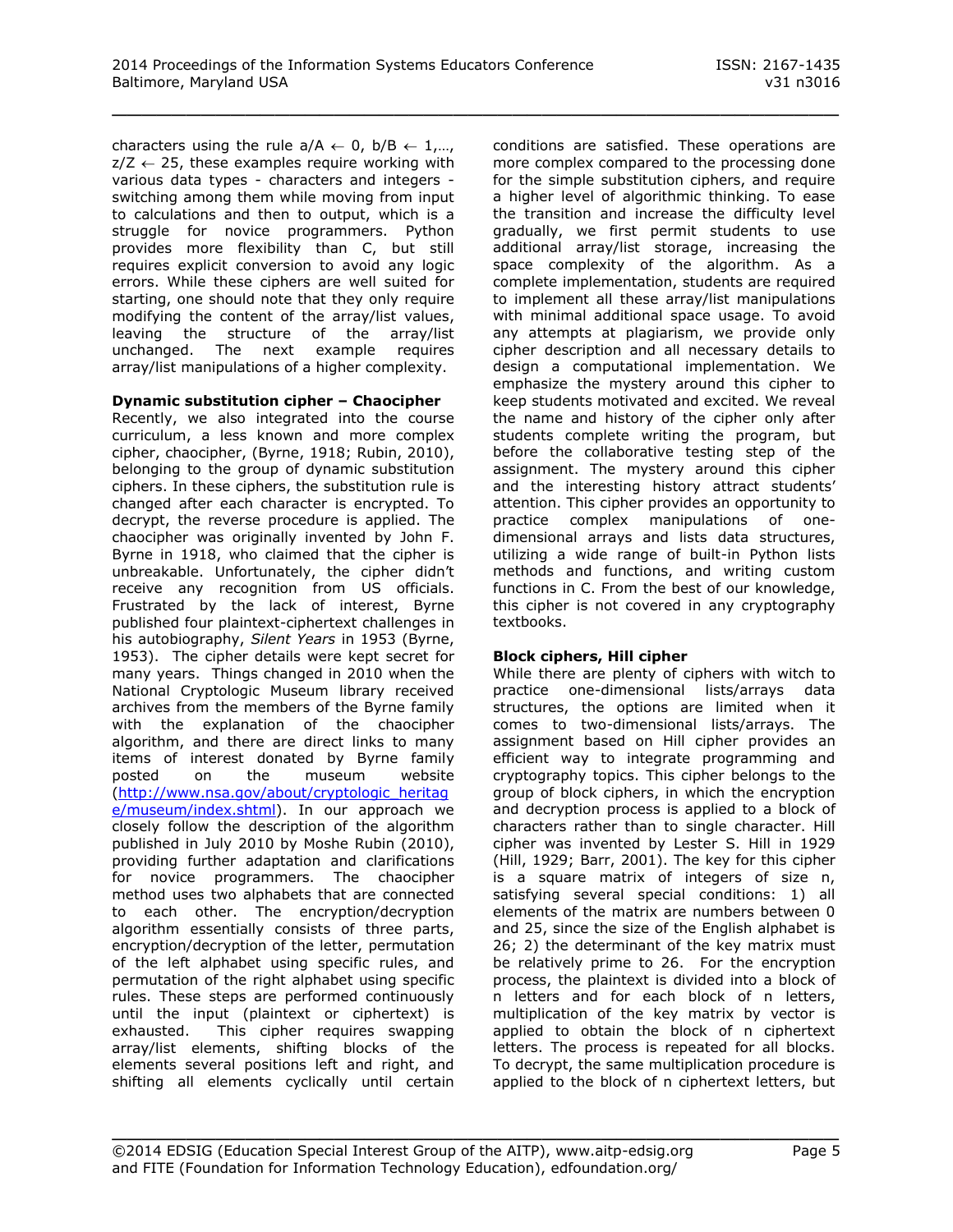instead, substituting the original key matrix with its modular inverse.

We start this programming assignment with the matrix key of size 2, processing the blocks of size 2, gradually increasing the size of the matrix and the correspondent size of the blocks. For instance, we would like to encrypt the following word, *code*, using Hill cipher and the matrix key

$$
A = \begin{pmatrix} a_{11} & a_{12} \\ a_{21} & a_{22} \end{pmatrix} = \begin{pmatrix} 2 & 3 \\ 5 & 6 \end{pmatrix}
$$

To encrypt, the plaintext *code* is divided into two blocks.

$$
\binom{c}{o}\binom{d}{e}
$$

After replacing the characters by their numeric values using the rule mentioned earlier,  $c \leftarrow 2$ ,  $o \leftarrow 14$ ,  $d \leftarrow 3$ ,  $e \leftarrow 4$ , each block is encrypted in the following manner:

$$
A\begin{pmatrix} 2 \\ 14 \end{pmatrix} = \begin{pmatrix} 2 & 3 \\ 5 & 6 \end{pmatrix} \begin{pmatrix} 2 \\ 14 \end{pmatrix} \pmod{26} = \begin{pmatrix} 20 \\ 16 \end{pmatrix} = \begin{pmatrix} U \\ Q \end{pmatrix}
$$

$$
A\begin{pmatrix} 3 \\ 4 \end{pmatrix} = \begin{pmatrix} 2 & 3 \\ 5 & 6 \end{pmatrix} \begin{pmatrix} 3 \\ 4 \end{pmatrix} \pmod{26} = \begin{pmatrix} 18 \\ 13 \end{pmatrix} = \begin{pmatrix} S \\ N \end{pmatrix}
$$

The resulting ciphertext is UQSN. To decrypt, the similar process is applied on the ciphertext, substituting key matrix A with its modular inverse. The general formula for inverse matrix 2x2 reads as follows:

$$
A^{-1} = (\det(A))^{-1} \begin{pmatrix} a_{22} & -a_{12} \\ -a_{21} & a_{11} \end{pmatrix} \text{(mod 26)}
$$

In our case, we perform the following calculations, to obtain the modular inverse of the key matrix:

$$
A^{-1} = (\det(A))^{-1} \begin{pmatrix} 6 & -3 \\ -5 & 2 \end{pmatrix} \pmod{26}
$$
  
\n
$$
A^{-1} = (23)^{-1} \begin{pmatrix} 6 & -3 \\ -5 & 2 \end{pmatrix} \pmod{26}
$$
  
\n
$$
A^{-1} = 17 \begin{pmatrix} 6 & -3 \\ -5 & 2 \end{pmatrix} \pmod{26}
$$
  
\n
$$
A^{-1} = \begin{pmatrix} 24 & 1 \\ 19 & 8 \end{pmatrix}
$$
  
\n
$$
AA^{-1} = I = \begin{pmatrix} 1 & 0 \\ 0 & 1 \end{pmatrix} \pmod{26}
$$

To decrypt and find a desired plaintext, the ciphertext is divided into blocks of two letters and each block is multiplied by the modular inverse of matrix key A.

$$
\begin{pmatrix} 24 & 1 \ 19 & 8 \end{pmatrix} \begin{pmatrix} 20 \ 16 \end{pmatrix} \pmod{26} = \begin{pmatrix} 2 \ 14 \end{pmatrix} = \begin{pmatrix} c \ o \end{pmatrix}
$$

$$
\begin{pmatrix} 24 & 1 \ 19 & 8 \end{pmatrix} \begin{pmatrix} 18 \ 13 \end{pmatrix} \text{(mod 26)} = \begin{pmatrix} 3 \ 4 \end{pmatrix} = \begin{pmatrix} d \ e \end{pmatrix}
$$

Note, that all calculations are performed modulo 26. As in previous examples, we provide students with all of the necessary mathematical background. For this assignment, there is a substantial increase in complexity of mathematics, and consequently the level of the programming required, while progressing from smallest matrix size to the higher sizes. The maximal size of the matrix key and the block of letters in our lab assignment is four.

Two dimensional lists/arrays is not an easy topic to comprehend. To ease computational implementation, students are provided with a detailed top-down design, and structured guidance for each function. To implement the Hill cipher encryption and decryption algorithms, students compute the matrix determinant, check validity of the matrix key to ensure that the matrix is invertible modulo 26, and then compute the key matrix modular inverse, which differs slightly from a regular matrix inverse, with multiplicative inverse of determinant modulo 26 substituting for a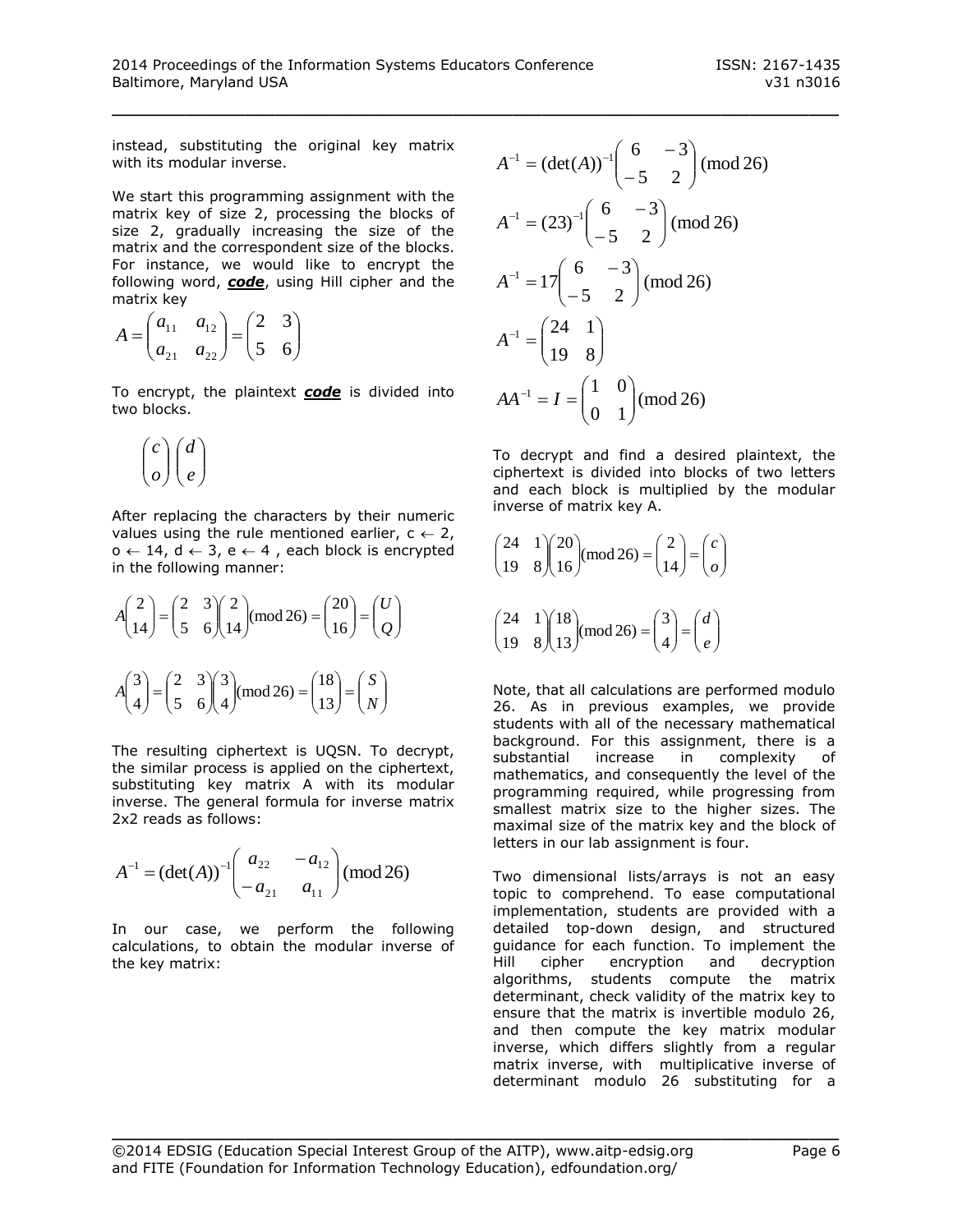regular inverse of the determinant. In addition, students implement the matrix by vector multiplication. After all preparation steps are complete, students are ready to process the plaintext/ciphertext in blocks of 2, 3, or 4 letters, based on the size of the key matrix, to produce a final result.

Hill cipher provides an excellent opportunity for students to become proficient in basic processing of two-dimensional lists/arrays data structures.

#### **6. TEAM COLLABORATION**

We incorporate two team work routines. For some assignments, students work in teams for the entire laboratory session. We pair weaker students with stronger students to promote active learning. Students work together on programming implementation as well as testing and submit a joint lab report. While this approach has certain advantages, such as exchange of knowledge and the possibility to improve for weaker students and to further improve through teaching for stronger students, we found that in order to be able to perform on the required level, students must work independently during most laboratory sessions. Since the level of prior programming experience varies substantially from student to student, in recent years we avoid team work during the programming step of the assignment to make sure students are not taking advantages of their peers. We mostly apply the second collaborative learning approach in which students work in teams only to test their programs and to write a lab report. The testing process begins with secure communication session. Students exchange encrypted messages between team members and then decrypt messages using their own program. Successful decryption indicates a first step toward fully accomplished assignment. We found that the collaborative work during the testing and revision step of the assignment enhances students' understanding and creates an engaging environment. We ask students to submit their program twice, before, as well as after the testing and revision step. This allows proper grading and ability to track students' error corrections in order to gather information about the most common mistakes and address these issues before the next assignment.

# **7. SUMMARY**

This paper presents our experience teaching an introductory programming course sequence using a computer security theme. Students practiced the main programming concepts on assignments inspired by steganography and cryptography. To assess the students' experience, we applied an indirect assessment tool and designed a short post-survey that included several open-ended questions eliciting and asked student feedback. Students commented on the level of their engagement, interest, curiosity, and active learning opportunities during the laboratory assignments related to computer security topics. We also asked students to comment on the effectiveness of these assignments to enhance programming skills compared to the various assignments related to other topics we to during the course. Overall, students provided positive feedback, especially emphasizing the impact of the team collaboration during the testing step. Students commented that the requirement to find logical errors in their peers' programs significantly promoted comprehension of the main programming concepts. They also commented on their excitement of finding proper testing inputs to discover tricky logical bugs. Based on the students' post-survey results, informal discussions, and comments from teaching evaluations, we could state that the proposed enhancement of the introductory programming courses was a successful addition to our previous positive experience with enrichment of the freshman programming course (Kortsarts & Kempner 2012). Current enrichment expands the pool of interesting and engaging assignments for this course, and we are planning to continue to work in this direction in the future. Some of the ciphers described above allow variations and modifications, and taking in account the mathematical background of the students, additional examples, such as Affine cipher and polyalphabetic substitution Vigenere (Barr, 2001) cipher could be a great addition to the already proposed set of ciphers. In addition, we propose to combine several ciphers and encrypt messages in a two-step process and then to apply a simplified cryptanalysis approach to decipher the message. We believe in changing course laboratory assignments often, and computer security based assignments provide further opportunities for successful course implementations.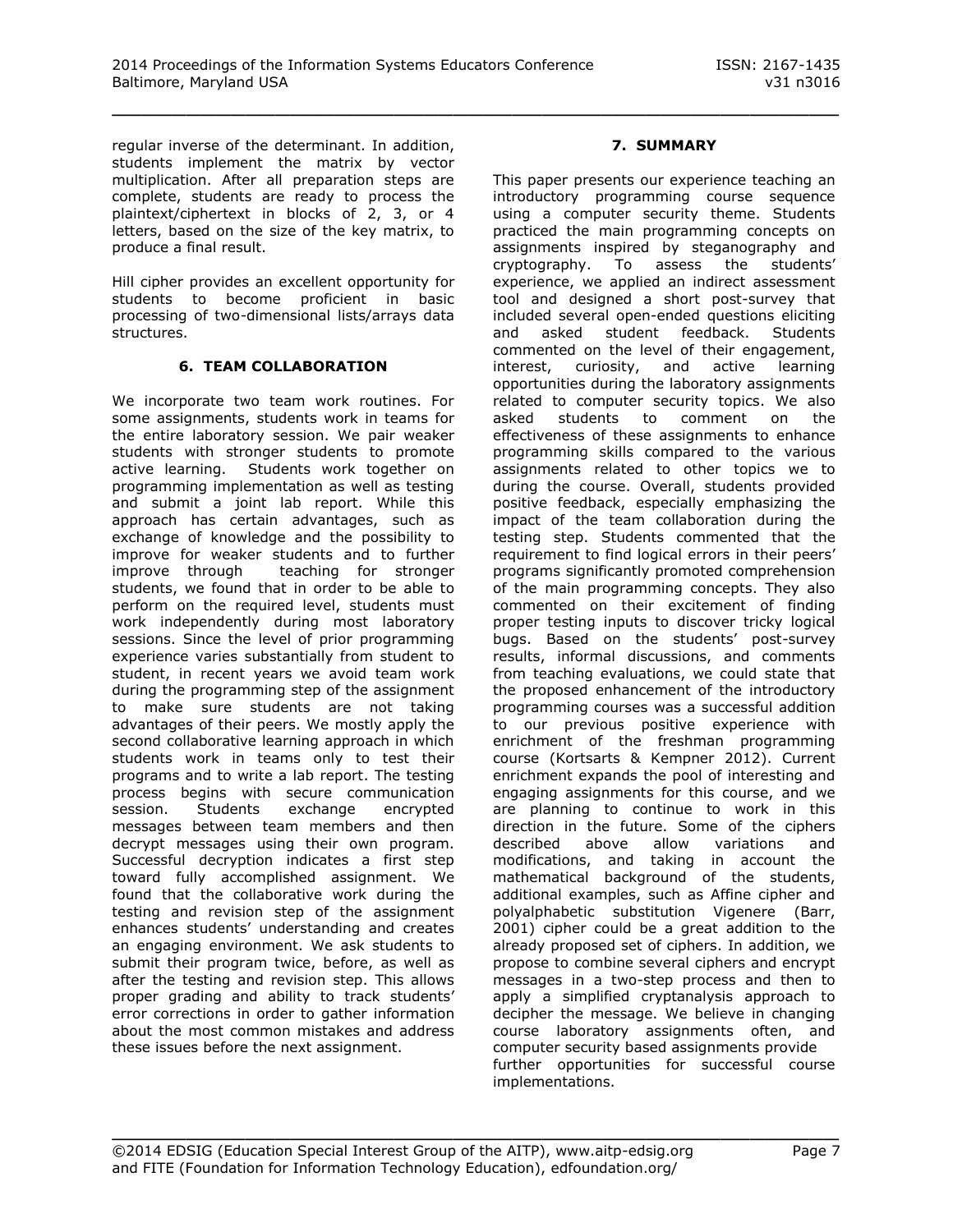# **8. FURTHER OPPORTUNITIES**

We built our current project upon successful implementations of the single components over several years. Merkle-Hellman knapsack cryptosystem (Merkle & Hellman, 1978) was the first algorithm we introduced in the introductory programming courses sequence. We introduced additive knapsack, expanded to multiplicative knapsack, and finally discussed various cryptanalysis techniques. Programming assignments focused on encryption and decryption computational implementations, and on a dynamic programming algorithm to accomplish cryptanalysis attack. The detailed description of this project component was published in 2010 (Kortsarts & Kempner, 2010). In recent years we found that it is more efficient to cover this material in sophomore algorithms course, and focus on symmetric key cryptography schemes described above in the freshman introductory programming courses. In sophomore algorithms course students are better prepared to comprehend conceptually more difficult group of ciphers such as public key or asymmetric ciphers. Some examples of the ciphers that work well are RSA (Rivest, Shamir, & Adleman, 1978) and flipping coins over the phone, which uses a similar protocol, introduced by Blum in 1983 (Blum, 1983; Trappe & Washington, 2006), and it is based on the Rabin cryptosystem (1979). While students are capable of completing computational implementation of these ciphers and games in the freshman programming courses, conceptually, these algorithms require a higher level of maturity and appropriate mathematical background for successful integration into the course curriculum. By the end of the sophomore year, most students complete a discrete mathematics two-course sequence, ensuring their abilities to comprehend these less intuitive cryptography schemes. While these ciphers provide fewer benefits to accomplish our goals in freshman programming courses compared to symmetric ciphers described above, they are an excellent enhancement for the sophomore courses.

# **9. REFERENCES**

Aly, A. & Akhtar, S. (2004), Cryptography and security protocols course for undergraduate IT students, *Newsletter, ACM SIGCSE Bulletin*, 36(2), 44-47

Barr, T. (2001), Invitation to Cryptology, Pearson

- Blum, M. (1983), Coin flipping by telephone a protocol for solving impossible problems, *Newsletter, ACM SIGACT News – A special Issue on cryptography*, 15(1), 23, - 27
- Byrne, J. (1953), Silent Years, An Autobiography with Memoirs of James Joyce and Our Ireland. New York: Farrar, Straus, and Young (Reprinted in 1975 by Octagon Books, a division of Farrar, Straus, and Giroux)
- Courtney, M. & Stix, A. (2006), Building a Steganography Program Including How to Load, Process, and Save JPEG and PNG Files in Java, *Mathematics and Computer Education*, 40(1), 19-35
- Gandhi, R., Jones, C., & Mahoney, W. (2012), A freshman level course on information assurance: can it be done? Here is how. ACM Inroads, 3(3), 50-61
- Hsin, W. (2005), Teaching cryptography to undergraduate students in small liberal art schools, *InfoSecCD '05: Proceedings of the 2nd annual conference on Information security curriculum development*, 38-42
- Hunt, K. (2005), A Java framework for experimentation with steganography, *SIGCSE '05 Proceedings of the 36th SIGCSE technical symposium on Computer science education*, 282-286
- Huraj, L. & Siladi, V. (2009), Cryptography as aparadigm proposal for building the computer science knowledge, ICCOMP'09: Proceedings of the WSEAES 13th international conference on Computers, 357- 361
- Kessler, G. (2004), Overview of Steganography for the computer forensics examiner, Forensics Science Communication, 6(3)
- Kortsarts, Y & Harver. W., (2007), Introduction to Computer Forensics for Non-Majors, The Proceedings of ISECON 2007: #3142, ISSN: 1542-7382
- Kortsarts, Y. & Kempner, Y., (2010), Merkle-Hellman Knapsack Cryptosystem in Undergraduate Computer Science